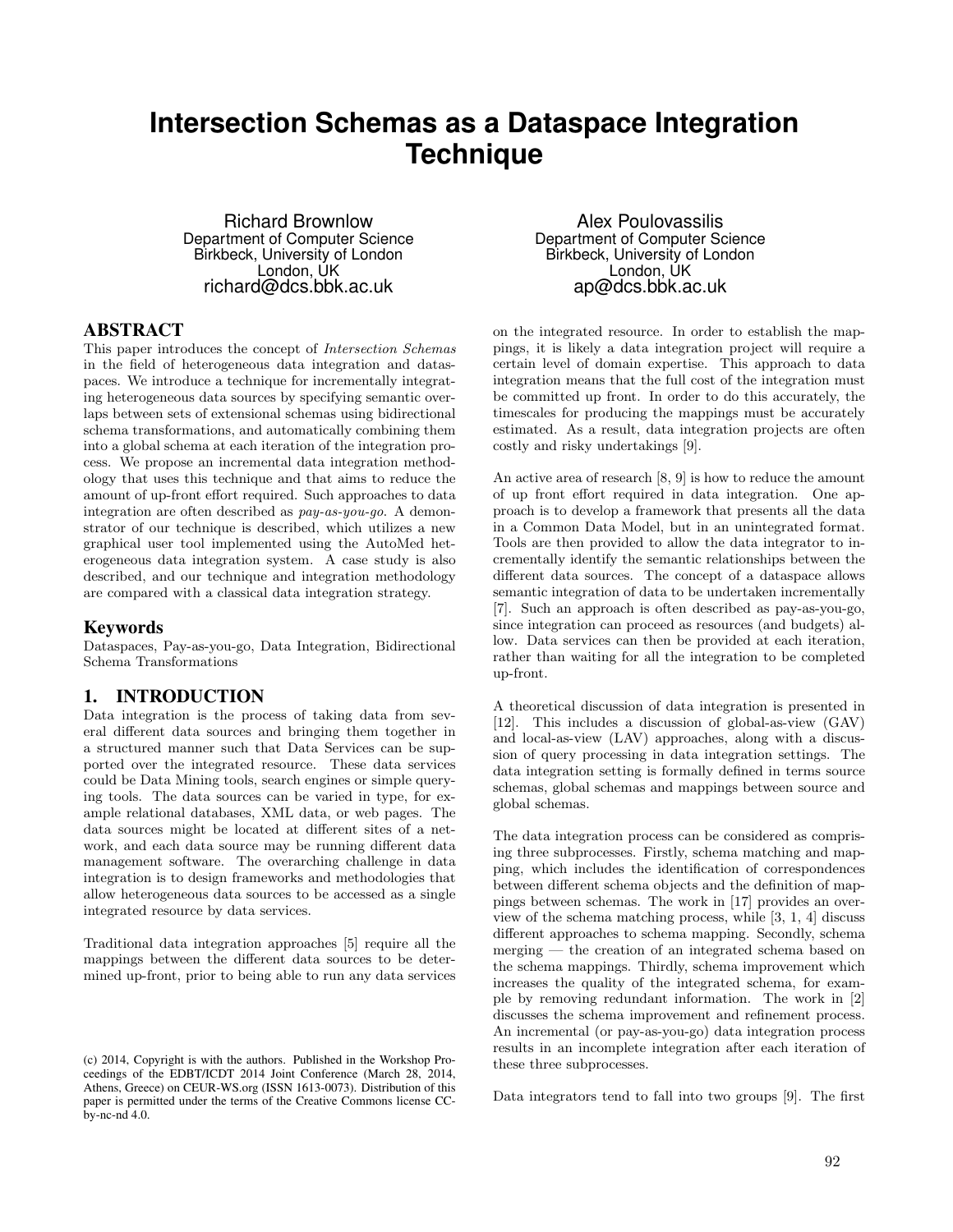group are domain experts who are knowledgable in the application domain(s) of the data sources being integrated (often with limited data integration experience). The second group are data integration experts who are familiar with data integration environments (but are likely to have limited experience in the target application domain for a particular data integration project). These two groups of integrators must work closely together. It is therefore important to develop tools which can be used by both of these types of data integrators, to increase their productivity in the data integration environment, while still allowing maximum flexibility in the types of semantic mappings that can be supported.

This paper proposes a new technique for reducing the amount of up front effort required in data integration, utilizing bidirectional schema transformations. The focus of our research is developing *light–weight* techniques for creating mappings between data sources and in developing new data integration frameworks and methodologies that use such techniques. By *light–weight* techniques we mean techniques that can be used for rapid, incremental dataspace integration. In Section 2 of the paper we present in detail our approach. We present an overview of the AutoMed system in Section 2.1, our new intersection schema methodology in Section 2.2, a description of the methodology integration workflow in Section 2.3 and a worked example in Section 2.4. In Section 3 we present a case study contrasting our approach with a classical data integration approach in the context of a large-scale data integration project in the field of proteomics. We give our concluding remarks and directions of further work in Section 4.

## 2. OUR APPROACH

#### 2.1 Overview of AutoMed

AutoMed<sup>1</sup> is a schema transformation and integration system that provides a low-level hypergraph-based data model (the *HDM*) as a common data model for representing heterogeneous data sources. Higher level modelling languages (e.g. relational, XML, RDF/S, OWL) can be defined in terms of the HDM using the API of AutoMed's Model Definitions Repository (MDR) [6].

For any modelling language *M* specified in terms of the HDM, AutoMed provides a set of primitive schema transformations that can be applied to schema constructs expressed in *M*. In particular, there is an *add* and a *delete* primitive transformation for adding/deleting any construct of *M* to/from a schema. For those constructs of *M* which have textual names, there is also a *rename* primitive transformation. Each *add* or *delete* transformation is accompanied by a query which defines the extent of the new or deleted schema object in terms of the rest of the objects in the schema (i.e. this query specifies a view definition). This query is expressed in IQL, a functional query language developed for the AutoMed system [10]. Also available are *extend* and *contract* primitive transformations which behave in the same way as *add* and *delete* except that they state that the extent of the new/deleted schema object cannot be precisely derived from the other schema objects. Each *extend* and *contract* transformation takes a query of the form *Range q<sup>l</sup> q<sup>u</sup>* where the subqueries  $q_l$  and  $q_u$  specify a lower and an upper

bound on the extent of the new/deleted schema object. The lower bound may be the constant *Void*, equivalent to the empty collection, and the upper bound may be the constant *Any*, equivalent to the largest possible collection of the type of the schema object.

Schemas and their associated instances can be incrementally transformed by applying to them a sequence of primitive transformations. A sequence of primitive transformations transforming a schema  $S_1$  to a schema  $S_2$  is termed a *pathway from*  $S_1$  to  $S_2$  and denoted by  $S_1 \rightarrow S_2$ . All source, intermediate and integrated schemas, and the pathways between them, are stored in AutoMed's Schemas & Transformations Repository (STR) [6].

In addition to the five primitive schema transformations already mentioned, AutoMed also supports an *ident* primitive. This operates at the level of entire schemas allows the integrator to assert that two syntactically identical schemas, *S* and S', should be connected by a pathway. The AutoMed system automatically translates such an *ident* transformation into a sequence of *id* transformations from  $S$  to  $S'$ , of the form  $id(S : c, S' : c)$  for each schema object *c* appearing in  $S$  and  $S'$  (where  $S : c$  denotes object  $c$  appearing in schema *S*).

A key property of AutoMed's pathways is that they are automatically reversible, in that from a pathway  $S_1 \rightarrow S_2$  we can automatically derive a pathway  $S_2 \rightarrow S_1$  by reversing the order of the transformations and replacing each *add* by a *delete* with the same arguments, and vice versa; each *extend* by a *contract* with the same arguments, and vice versa; and each *rename* or *id* by a *rename* or *id* with the arguments reversed.

Schema integration using AutoMed typically proceeds by forming *union-compatible* schemas, as illustrated in Figure 1. Firstly, the appropriate AutoMed Wrapper for each data source is used to extract metadata from the data sources and to produce a set of data source schemas,  $DS_1, \ldots, DS_n$ , stored within the AutoMed repository. In order to integrate these, each  $DS_i$  is first transformed into a union-compatible schema *USi*. The *n* schemas *US*1, ..., *US<sup>n</sup>* are identical, and this is verified by injecting an *ident* transformation between each pair  $US_i$  and  $US_{i+1}$ . An arbitrary one of the  $US_i$  can then be selected by the user for further improvement and refinement into the global schema. In terms of the data extents of the objects in the global schema, AutoMed provides a number of options for deriving these from the extents of objects in the union–compatible schemas, e.g. bag union, set union, choice, intersection. The first of these is the default, and it is what we assume in this paper.

There may be information within a  $US_i$  which is not semantically derivable from the corresponding *DSi*. This is indicated by *extend* transformation steps within the pathway  $DS_i \rightarrow US_i$ . Conversely, not all of the information within a data source schema *DS<sup>i</sup>* need be transferred into  $US_i$  and this is indicated by *contract* transformation steps occurring within  $DS_i \rightarrow US_i$ .

The queries accompanying the primitive transformations are used by AutoMed's Query Processor [10] in order to refor-

<sup>1</sup>http://www.doc.ic.ac.uk/automed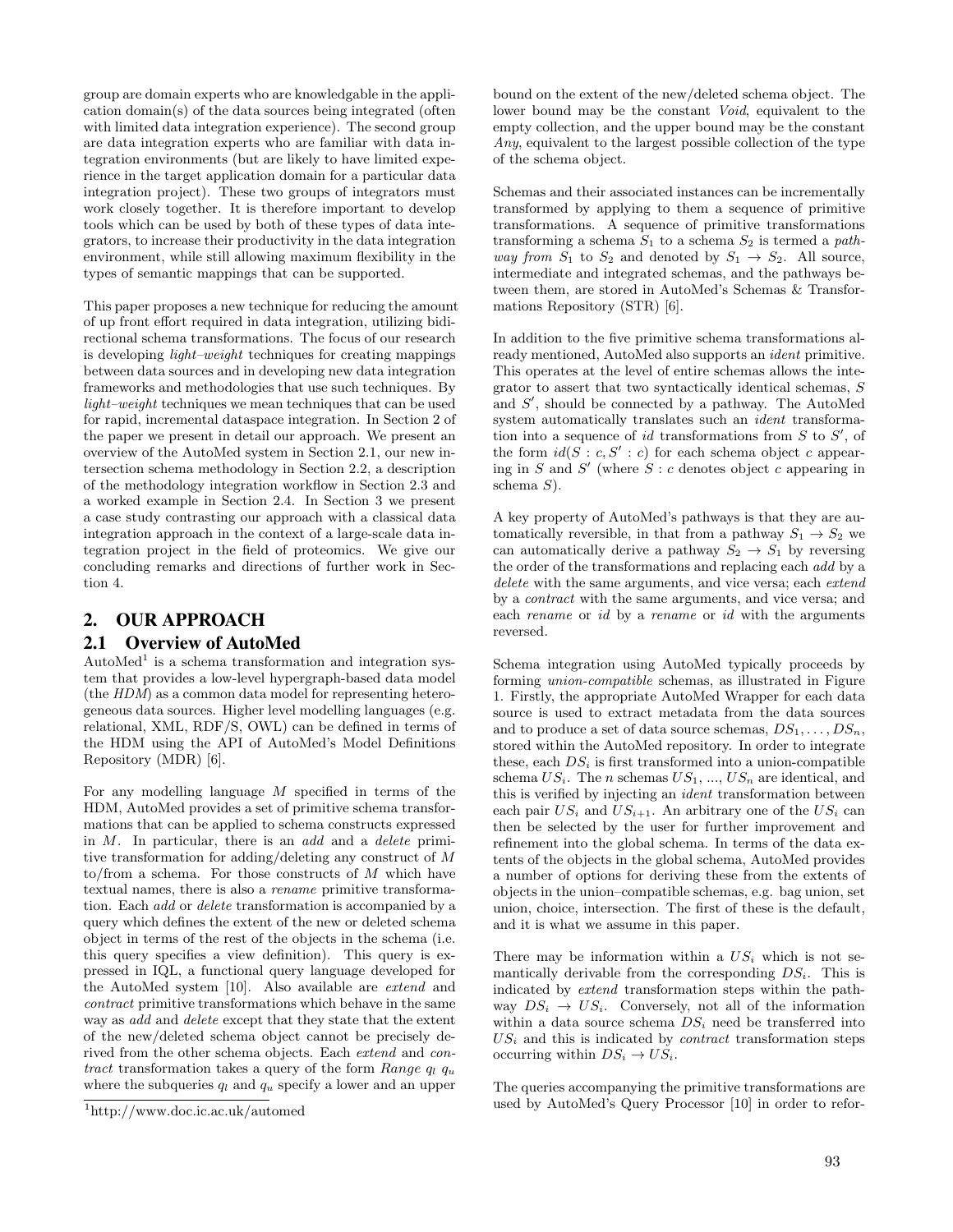

Figure 1: Data Integration via Union-Compatible Schemas

mulate users' queries expressed on a global schema to queries expressed on the source schemas. Query reformulation may be by means of query unfolding for GAV query processing, or by rewriting queries using views for LAV query processing [12], or by a combination of both GAV and LAV query processing techniques [15]. In [14], AutoMed's transformation approach was termed Both-As-View (BAV) since the add/extend steps in a pathway correspond to GAV mappings and the delete/contract steps to LAV mappings. However, BAV transformations capture a finer level of data integration granularity than do conventional GAV or LAV mappings, since BAV transformations are stated on the irreducible modelling constructs of a modelling language *M* (as determined by the definition of the language *M* in terms of the HDM), e.g. on individual columns of relational tables as opposed to on whole tables. It is also possible to express global-local-as-view (GLAV) mappings using BAV transformations [11].

A typical data integration workflow using the AutoMed system proceeds as follows: Firstly, each data source is wrapped to produce a data source schema. Secondly, the schema matching and mapping process is undertaken, with the help of AutoMed's Schema Matching tool [16] and the knowledge of domain experts. Each data source schema is transformed to a union-compatible schema via a series of primitive transformations. Thirdly, the union-compatible schemas are automatically merged by injecting *ident* transformations between them. Finally, one of these schemas is chosen as the source for further transformation, capturing any necessary improvements and refinements into the final global schema.

#### 2.2 Intersection Schemas

We now propose a new methodology for lightweight data integration in an incremental pay-as-you-go environment, based on the concept of *Intersection Schemas*. The primary goal of this approach is to improve on existing data integration methodologies by increasing data integrators' productivity in the overall Data Integration process.

We demonstrate a lightweight technique that allows a domain expert to identify schema mappings that represent semantic intersections between different data source schemas. Using our technique, both the schema matching/mapping



Figure 2: Intersection Schema

and the schema merging processes are undertaken iteratively.

Three types of schema are encompassed within our methodology:

*Extensional Schema:* This is any schema in the AutoMed repository that is connected to a data source schema via a pathway.

*Federated Schema:* This is a combination of multiple schemas (of any kind),  $S_1, ..., S_n$ , into a single virtual schema  $F$  containing a union of the objects in  $S_1, ..., S_n$ , without undertaking any schema or data transformation or integration. Within  $F$ , the schema objects from each  $S_i$  are prefixed with the schema identifier of  $S_i$  so as to (i) be able to easily distinguish their provenance and (ii) disambiguate objects of the same name from different schemas. We write:

$$
F = S_1 \cup S_2 \cup \ldots \cup S_n
$$

*Intersection Schema:* This is a schema which contains only semantically overlapping content from a pair of extensional schemas *ES*<sup>1</sup> and *ES*<sup>2</sup> (see Figure 2). In more detail, there need to exist in the AutoMed repository two pathways *ES*<sup>1</sup>  $\rightarrow ES'_1$  and  $ES_2 \rightarrow ES'_2$  with  $ES'_1$  and  $ES'_2$  being unioncompatible schemas, and each pathway consisting of a sequence of *add* and *delete* operations followed by a sequence of *contract* operations. Specifically, the pathway  $ES_1 \rightarrow$  $ES'_{1}$  will be of the form:

 $add(o_1, f_1(ES_1)), add(o_2, f_2(ES_1)), \ldots, add(o_r, f_r(ES_1)),$  $del(c_1, g_1(ES'_1)), del(c_2, g_2(ES'_1)), ..., del(c_m, g_m(ES'_1)),$  $contract(c_{m+1}, Range\, Void\, Any)$ *contract*(*cm*+2*, Range V oid Any*)*, contract*(*cn, Range V oid Any*)

where the  $c_i$  are schema objects of  $ES_1$ , the  $o_i$  are schema objects of  $ES'_{1}$ , the  $f_{i}$  are IQL queries over  $ES_{1}$  and the  $g_{i}$ are IQL queries over  $ES'_1$  (the pathway  $ES_2 \rightarrow ES'_2$  has a similar form). The part of this pathway comprising the *add* and *delete* steps asserts the semantic equivalence of the set of schema objects  $o_1$ , ... $o_r$  of  $ES'_1$  and the set of objects  $c_1...c_m$ of  $ES_1$ . There is also a pathway  $ES'_1 \rightarrow ES'_2$  comprising a single *ident* operation.

The schemas  $ES'_1$  and  $ES'_2$  can both be regarded as intersection schemas, and one of them can be explicitly renamed to reflect the fact that it is specifically chosen to be the intersection schema, *I*. As noted in Section 2.1, the data extents of the objects in schema *I* are formed from a bag-union of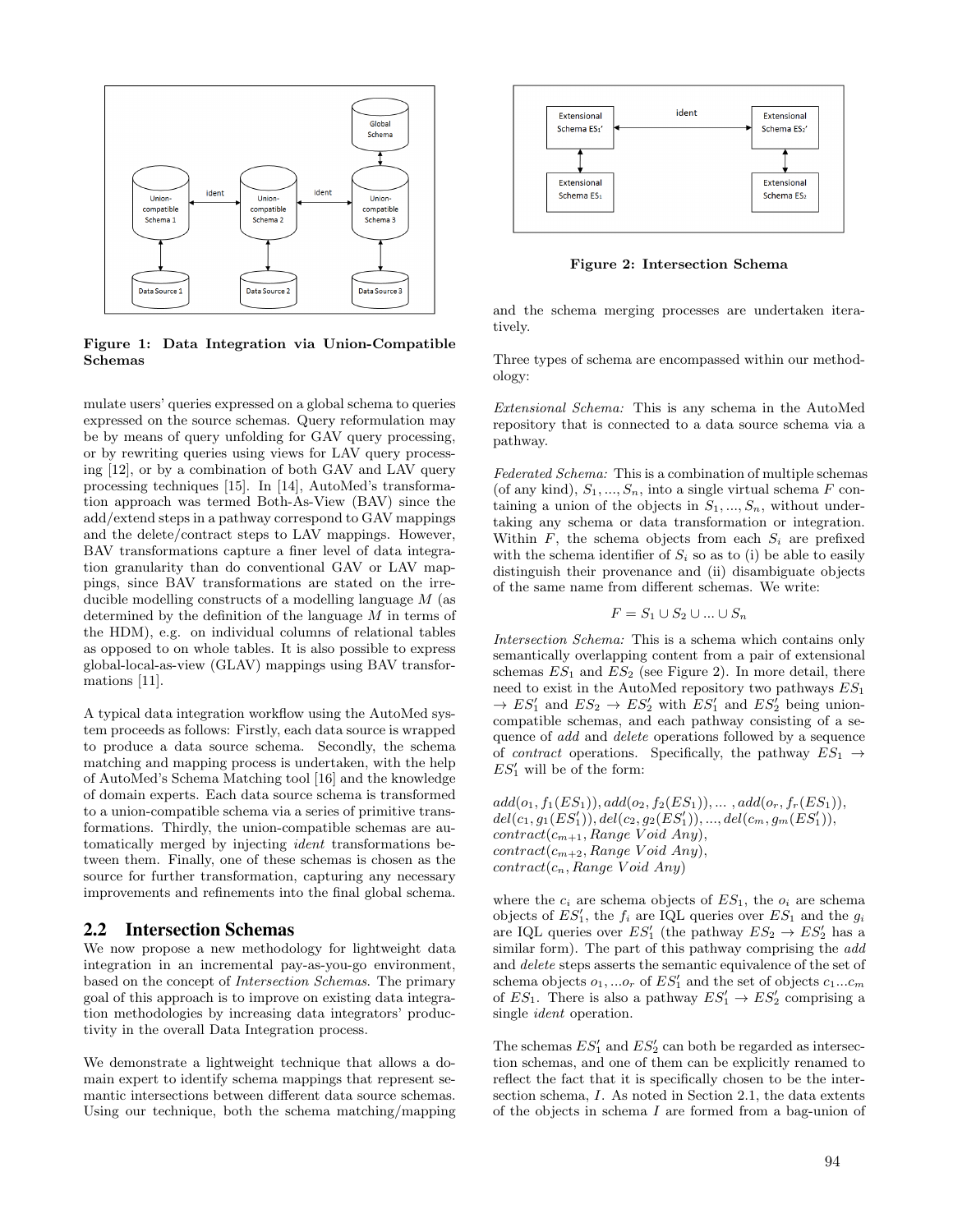

Figure 3: Integrated Intersection and Extensional Schemas



Figure 4: Global schema derived from Intersection and Extensional Schemas

the objects in schemas  $ES'_1$  and  $ES'_2$  from which they are derived.

In our approach a federated schema can be created from a set of extensional schemas *ES*1*, ..., ES<sup>n</sup>* and a set of intersection schemas  $I_1, ..., I_m$  (see Figure 3):

$$
F = ES_1 \cup ... \cup ES_n \cup I_1 \cup ... \cup I_m
$$

If the intersection schemas  $I_1, ..., I_m$  have been derived from a subset of the extensional schemas  $ES_1, ..., ES_n$  then it is possible to automatically determine objects that are now semantically redundant in *F* and our implemented tool (see Section 2.3 below) offers this as an option. For example, in Figure 4, the intersection schema *I* has been derived from the extensional schemas *ES*1and *ES*2, and the global schema *G* is defined as:

$$
G = I \cup (ES_1 - I) \cup (ES_2 - I) \cup ES_3 \dots \cup ES_n
$$

The  $-$  operator here removes from the schema that is its first argument the subset of objects that are semantically equivalent with some subset of the objects in the schema that is its second argument. Operationally, given two extensional schemas  $ES_1$  and  $ES_2$  and an intersection schema *I* derived from them as described earlier, the schema  $ES_1 - I$  is obtained from *ES*<sup>1</sup> by retaining only those schema objects of  $ES_1$  which have been removed in the pathway  $ES_1 \rightarrow I$  by a *contract* operation; likewise for the schema  $ES_2 - I$ . In more detail, if the pathway  $ES_1 \rightarrow I$  is of the following form (possibly with a sequence of *ident* transformations added at the end as well):

 $add(o_1, f_1(ES_1)), add(o_2, f_2(ES_1)), ..., add(o_r, f_r(ES_1)),$  $del(c_1, g_1(I)), del(c_2, g_2(I)), ..., del(c_m, g_m(I)),$ *contract*(*cm*+1*, Range V oid Any*)*,*  $contract(c_{m+2}, Range\, Void\, Any)$ *contract*(*cn, Range V oid Any*)

where the  $c_i$  are schema objects of  $ES_1$ , the  $o_i$  are schema objects of *I*, the  $f_i$  are IQL queries over  $ES_1$  and the  $g_i$  are IQL queries over *I*, then the pathway  $ES_1 \rightarrow ES_1 - I$  is automatically derived to be:

*contract*(*c*1*, Range V oid Any*)*, ..., contract*(*cm, Range V oid Any*)

## 2.3 Integration Workflow

Our techniques for creating federated, intersection and global schemas have been described in the previous subsection. These techniques now need to be incorporated into an overall workflow through which the global schema is produced iteratively. We describe the workflow below. Before doing so, we briefly describe the Intersection Schema Tool that has been developed to support this workflow. This tool firstly creates a single federated schema from a set of extensional schemas — this also serves as the first version of the global schema. The tool then allows a data integrator to incrementally identify semantic intersections between pairs of extensional schemas, and create a schema representing their intersection. Each intersection schema can be integrated with the current global schema using the tool, producing a new global schema.

The steps of the workflow proceed as follows:

- 1. Identify the extensional schemas representing the set of data sources that are to be integrated.
- 2. Initially a federated schema is created from the schemas identified in Step 1. Data Services can immediately be supported by this schema e.g. AutoMed's Query Tool [13].
- 3. Inspect the schemas identified in Step 1 and select two of them from which to derive an intersection schema.
- 4. Identify mappings between these two schemas and the intersection schema. For each Intersection Schema, a mappings table is maintained by the Intersection Schema Tool, which shows the IQL query correspondences between objects in the Intersection Schema and the current global schema. The Intersection Schema tool allows mappings to be added and edited by the data integrator. Other existing tools supported by AutoMed can be used to assist with this, for example the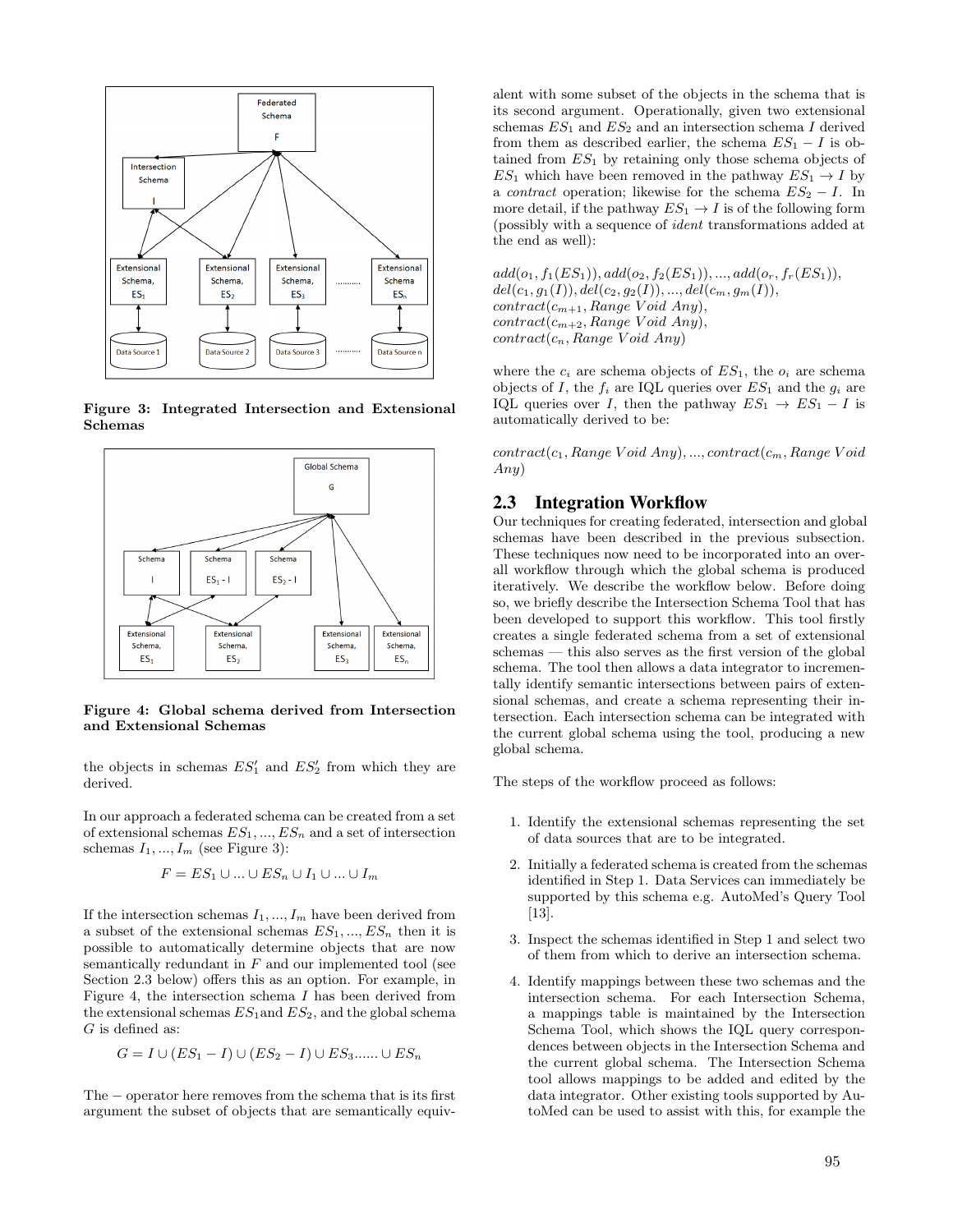Extent Tool which allows the extent of any schema object to be displayed [13] and the Schema Matching Tool [16] which aims to provide suggestions for schema mappings.

- 5. When all the mappings have been identified for this cycle of the workflow, the user can ask for an intersection schema to be generated. A new Global Schema is created automatically from the Intersection Schema and the extensional schemas by our tool, as described in Section 2.3. The user may optionally elect for any redundant objects in the new Global schema to be dropped.
- 6. The user may test the Intersection schema or Global schema at this stage by running queries on it using the AutoMed Query Tool and verifying that the results are as expected.

The data integrator can now proceed from Step 3 again, identify another pair of extensional schemas from which to create a new intersection schema, test this schema, generate a new global schema and, optionally, ask for any redundant objects to be removed from it. Any number of intersections between any pair of extensional schemas.  $ES_i$  and  $ES_j$  can be created at each iteration of the process.

## 2.4 Example

A large-scale data integration project that used AutoMed within a traditional data integration process was the iSpider project, which integrated data from several specialist Proteomics relational databases under a single virtual relational schema [19, 20]. In the iSpider project, all of the integration work was done "up front", before any data services were deployed and the integration took several person months to accomplish.

Two of the source databases used in iSpider were Pedro<sup>2</sup> and PepSeeker<sup>3</sup> and we now illustrate how our intersectionschema based tools and methodology can be used to (partially) integrate them. We were able to do this by examining the set of schema transformations generated for the original iSpider project by the domain experts and data integrators working on that project. These are listed in Appendix E of [18].

An initial Federated schema is first generated, prior to the creation of any Intersection schemas. Upon inspection of the Pedro and Pepseeker fragments of this federated schema, the user identifies that  $\ll$  *proteinhit, db\_search*  $\gg$  from Pedro and  $\ll$  *proteinhit, fileparameters*  $\gg$  from PepSeeker are semantically equivalent concepts and should be represented by a new concept  $\ll UP$ *roteinHit, dbsearch*  $\gg$  in an intersection schema between them<sup>4</sup>. The user creates an

intersection schema in the tool as illustrated in Figure 5. The left hand panel of the tool shows the source schemas for Pedro and PepSeeker and allows the user to select objects from each source schema. The bottom panel shows the transformation queries for each subset of objects selected, and the name of the new Global schema object. If only a single object is selected from a source schema then, by default, the tool automatically creates a tranformation query consisting of just that object; the user is free to edit this query. The current Global schema is shown in the right hand panel. Once all the transformation queries in the "forwards" direction have been specified, a similar screen is presented to the user in order to specify the transformation queries in the reverse direction. This time, the top panel shows the newly defined Global schema objects on the left hand side and the source schemas on the right. Suggested transformation queries are presented in the bottom panel. Where possible, these queries are automatically generated by the tool from the user-specified queries in the forwards direction; for more complex transformations, the default query *Range Void Any* is used, which the user may edit. In this particular example, both the forwards and the reverse transformation queries consist of the same schema object. Once the user is satisfied with the new Global schema objects and the transformation queries, the user then requests the creation of the intersection schema.

The Intersection Schema is then automatically integrated with the original federated schema to create a new Global schema. If the user requests this, the schema objects  $\ll$  $protein hit, db\_search \gg from$  Pedro and  $\ll protein hit$ ,

 $file parameters \gg from PepSeeker can be dropped from the$ resulting federated schema, since their extents are included in the extent of  $\ll UP$ *roteinHit, dbsearch*  $\gg$  in the Intersection Schema. Queries can now be run by the user over the resulting schema to verify the data integration, and in particular to check that the extent of  $\ll UP \tau \sigma t \sin H \dot{t}$ ,  $d\text{bsearch} \gg$  is as expected.

## 3. CASE STUDY

We have re-examined the iSpider documentation and the original set of schema transformations that were produced by that project in order to see how our intersection-schema based approach could have been used in the context of a large-scale real-world data integration project to undertake an incremental, pay-as-you-go integration that would have allowed query services to be supported in a gradual fashion. In addition to Pedro and PepSeeker, a third database that had been integrated with them in the iSpider project was  $gpmDB<sup>5</sup>$ .

The original iSpider project domain experts had identified a set of queries of high priority that the integrated resource should be able to answer (see Chapter 7 of [18]). Despite

<sup>2</sup>http://pedro.man.ac.uk/

<sup>3</sup>http://nwsr.smith.man.ac.uk/pepseeker

<sup>4</sup>AutoMed gives considerable flexibility for configuring how a construct *m* of a modelling language *M* is represented in the HDM, in general identifying the construct using a *scheme* of the form  $\ll M, m, s_1, ..., s_n \gg$  where the  $s_i$  are either literals, or schemes representing other constructs. In this paper, we consider that AutoMed is configured to use a scheme of the form  $\ll$  *sql, table, t*  $\gg$  to represent an SQL ta-

ble named *t*, and a scheme of the form  $\ll$  *sql, column, t, c*  $\gg$ to represent a column *c* of an SQL table *t*. Where the context of using a scheme would not cause ambiguity, the user may omit the modelling language  $M$  or the construct type  $m$  from the scheme, or both. Thus, in the context of the examples in this paper, where only relational tables are being considered, we refer to a table by a scheme of the form  $\ll t \gg$ , and to a column of a table by a scheme of the form  $\ll t, c \gg$ .

<sup>&</sup>lt;sup>5</sup>http://www.thegpm.org/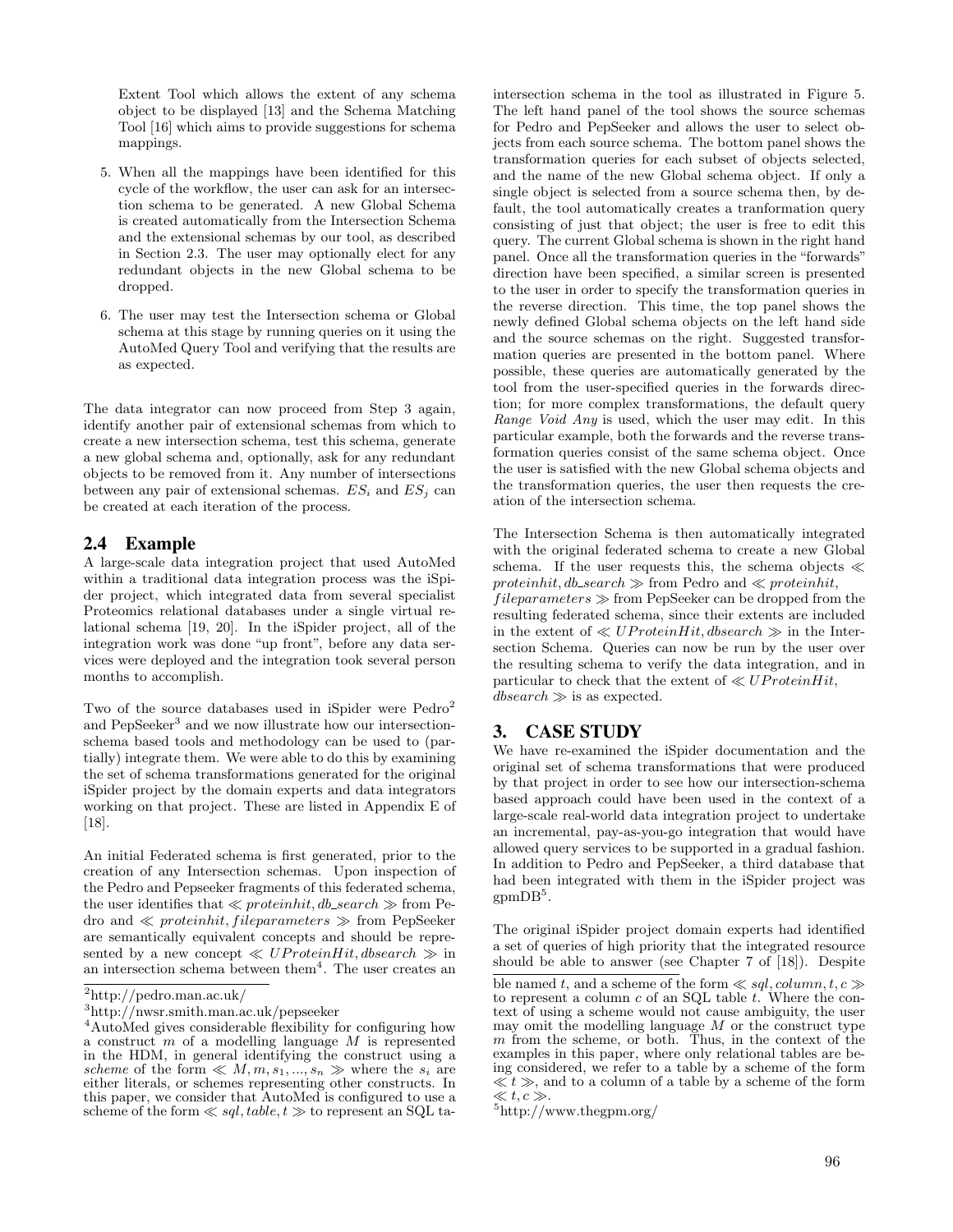

Figure 5: Intersection Schema Tool - identifying mappings

this fact, the iSpider project team elected to undertake a complete "up-front" integration of the data sources rather than using the set of queries to prioritise their integration effort.

We have used this set of queries in order to undertake an intersection schema-based integration, using the priority ordering of the queries to drive each iteration of the process. The set of queries are as follows, with higher priority queries being listed before lower priority ones:

- 1. Retrieve all protein identifications for a given protein accession number
- 2. Retrieve all protein identifications for a given group of proteins
- 3. Retrieve all protein identifications for a given organism
- 4. Retrieve all protein identifications given a certain peptide and their related amino acid information
- 5. Retrieve all identifications of a given protein given a certain peptide
- 6. Retrieve all peptide-related information for a given protein identification
- 7. Retrieve all ion related information

To answer query 1, we need to integrate  $\ll$  *protein*,

 $\text{accession\_num} \gg \text{from Pedro}, \ll \text{proseq}, \text{label} \gg \text{from gp}$ mDB and  $\ll$  *protein*  $\gg$  from PepSeeker, to create an en- $\text{tity} \ll UP \text{rotein}, \text{accession\_num} \gg \text{in the first intersection}$ schema. These integrations are achieved by the following 6 transformations defined by the user in the Intersection Schema tool $^6$  (as well additional transformations automatically created by the  $\text{tool}^7$ :

| $O1$ :  | $\{an, Isid\}$ $\{Isid, an\} \leftarrow \emptyset$ (UProteinHit, accession_number)); $an = 'ENSP00000339074'$             |
|---------|---------------------------------------------------------------------------------------------------------------------------|
| $Q^2$ : | $\{\{an, Isid\} \{\{sid, an\} \leftarrow \langle\langle\text{UProteinHit}, \text{accession_number}\rangle\}$ ;            |
|         | member [Isid {Isid, d} $\leftarrow$ ((UProteinHit, description)); like d '%Actin%'] Isid]                                 |
|         | $Q^3$ : {{an, lsid}}{Isid, an} $\leftarrow$ ((UProteinHit, accession_number));                                            |
|         | member [Isid {Isid, o} $\leftarrow$ ((UProteinHit, organism)); like o '%sapiens%'  Isid                                   |
|         | $Q^4$ : {{pr, sc}}{Isid1, pr} $\leftarrow$ ((UProteinHit, protein));                                                      |
|         | ${listd2, seq} \leftarrow \langle \text{UPeptideHit}, \text{sequence} \rangle$ ; seg = 'ATLTSDK';                         |
|         | {pepID, protID} ← ((UPeptideHitToProteinHit_mm));                                                                         |
|         | $Isid2 = peplD:Isid1 = protID$                                                                                            |
|         | ${list2, sc} \leftarrow \langle \text{UPeptideHit}, \text{score} \rangle$ ;                                               |
|         | ${aid, pid} \leftarrow ((GS1_aa, GS1_pepid)); pid = pepID$                                                                |
|         | $Q^5$ : [{an, lsid1, sc}]{Isid2, seq} $\leftarrow$ ((UPeptideHit, sequence)); seq = 'LVNELTEFAK';                         |
|         | $\{$ Isid1, an $\} \leftarrow \{$ (UP rotein Hit, accession_number)); an $=$ 'gi-229552';                                 |
|         | {pepID, protID} ← ((UPeptideHitToProteinHit_mm));                                                                         |
|         | $Isid2 = pepID; Isid1 = protID;$                                                                                          |
|         | {Isid2, sc} ← 《UPeptideHit, score》]                                                                                       |
|         | $Q^6$ : {{an, seq, sc, pr, dbs}}{Isid1, an} $\leftarrow$ ((UProteinHit, accession_number));                               |
|         | lsid1 = {'URN:LSID:ispider.man.ac.uk:pedro', 1069};                                                                       |
|         | {pepID, protID} ← ((UPeptideHitToProteinHit_mm));                                                                         |
|         | $Isid1 = protID$ :                                                                                                        |
|         | ${list2, seq} \leftarrow$ ((UPeptideHit, sequence)); Isid2 = pepID;                                                       |
|         | ${list2, sc} \leftarrow \langle \text{UPeptideHit}, \text{score} \rangle$ ;                                               |
|         | {Isid2, pr} ← ((UPeptideHit, probability));                                                                               |
|         | {Isid1, dbs} ← ((UProteinHit, dbsearch))                                                                                  |
|         | $Q^7$ : [{ionid, mat, imm}]{ionid} $\leftarrow$ ((GS1_iontable)),                                                         |
|         | $\{$ ionid, mat $\} \leftarrow \langle \langle \text{GS1\_iontable}, \text{GS1\_Matches} \rangle \rangle$ ,               |
|         | $\{\mathsf{ionid}, \mathsf{imm}\} \leftarrow \langle \mathsf{\langle GS1\_iontable}, \mathsf{GS1\_lmmon} \rangle \rangle$ |

Table 1: Case Study Queries

 $add \ll UP \text{rotein} \gg [\{^{\prime} PEDRO^{\prime}, k\} | k \leftarrow \ll protein \gg]$  $add \ll UP \space rotein \gg [\{^\prime gpmDB^\prime, k\}]$  $k \leftarrow \ll prog \gg$  $add \ll UP \tau \,oteq \, in \gg \left[ \{^{\prime} \, pep\,Seeker^{\prime}, x \} \, \right]$  ${k, x} \leftarrow \ll proteinhit, ProteinID \gg$  $add \ll UP \text{rotein}, \text{accession\_num} \gg [\{^{\prime} PEDRO^{\prime}, k, x\}]$  ${k, x} \leftarrow \ll protein, accession\_num \gg$  $add \ll UP \textit{rotein}, \textit{accession\_num} \gg [\{'\textit{gpmDB}', k, x\}]$  ${k, x} \leftarrow \ll prog, label \gg$  $add \ll UP \textit{rotein}, \textit{accession\_num} \gg [\{'\textit{pepSeeker'}, k, x\} \,]$ 

To answer query 2, we need additionally to create an attribute  $\ll UP$ *rotein, description*  $\gg$  from  $\ll$  *protein,*  $description \gg$  in Pedro. This is achieved by the following

 $add \ll UP \textit{rotein}, description \gg [{\textit{'PEDRO'}},k,x]$  ${k, x} \leftarrow \ll protein, description \gg$ 

 $k \leftarrow \ll uprotein \gg$ 

transformation defined by the user $8$ :

To answer query 3, we need additionally to create an attribute  $\ll UP$ *rotein, organism*  $\gg$  from  $\ll$  *protein,*  $r_0$ *organism*  $\gg$  in Pedro. This is achieved by the following transformation defined by the user:

 $add \ll UP \textit{rotein}, \textit{organism} \gg [\{^{\prime}PEDRO^{\prime}, k, x\}]$  ${k, x} \leftarrow \ll protein, organism \gg$ 

To answer query 4, we additionally need to integrate the following:

<sup>6</sup>The general syntax of the IQL queries within these *add* transformations is that of a *comprehension* [*...|...*] in which the expressions on the right hand side of the *|* are iterators and filters over one or more collections, and the expression on the left hand side of the  $\vert$  constructs a new collection.

 $\alpha$ <sup> $\tau$ </sup>The additional *contract* transformations are automatically

generated. Where possible, the *delete* transformations in the pathway from a data source schema to an intersection schema are also automatically generated from the userspecified *add* transformations to complete the bidirectional pathway. For more complex transformations, the user's input is needed to specify the *delete* transformations.<br><sup>8</sup>Note, this is a refinement of the intersection schema-

based methodology described in Section 2.3 — our Intersection Schema tool allows ad-hoc transformations of a single schema as well, as part of the iterative integration process.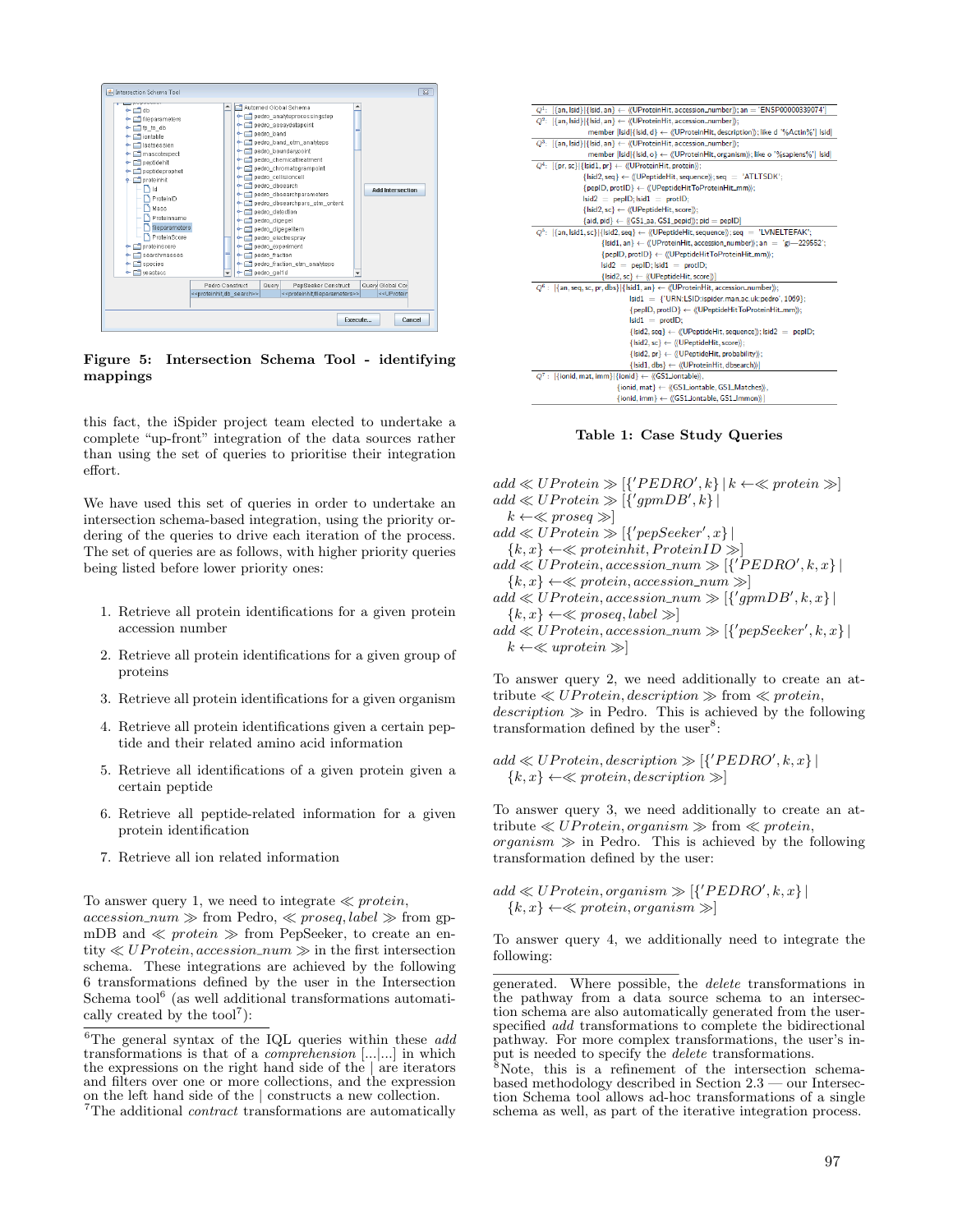- $\bullet \ll protein hit, protein \gg from Pedro, \ll protein,$ *proseqid*  $\gg$  from gpmDB and  $\ll$  *proteinhit*,  $proteinid \gg from PepSeeker to create an attribute$  $\ll UP$ *roteinHit, protein*  $\gg$ ;
- $\ll$  *peptidehit*  $\gg$  from Pedro,  $\ll$  *peptide*  $\gg$  from gpmDB and  $\ll$  *peptidehit*  $\gg$  from PepSeeker to create an entity  $\ll UP$ *eptideHit*  $\gg$ ;
- $\bullet \ll peptidehit, sequence \gg from Pedro, \ll peptide,$  $seq \gg$  from gpmDB and  $\ll$  *peptidehit, pepseq*  $\gg$  from PepSeeker to, create an attribute  $\ll UP$ *eptideHit*,  $sequence \gg;$
- $\ll$  *peptidehit, score*  $\gg$  from Pedro and  $\ll$  *peptidehit,*  $score \gg from$  PepSeeker to create attribute  $\ll UPeptideHit, score \gg;$
- *•* ≪ *proteinhit, db\_search* ≫ from Pedro and  $\ll$  proteinhit, fileparameters  $\gg$  from PepSeeker to create an attribute  $\ll UP$ *roteinHit, dbsearch*  $\gg$ .

We also create an attribute  $\ll UP$ epTideHit, dbsearch  $\gg$ from  $\ll$  *peptidehit, db\_search*  $\gg$  in Pedro, and an entity  $\ll UP$ eptideHitToProteinHit\_mm  $\gg$  from the join of  $\ll$  $UPeptideHit, dbasearch \gg \text{and} \ll UP roteinHit,$  $dbs\acute{e}arch \gg$  already in the global schema. This is achieved by the following 15 transformations defined by the user:

 $add \ll UP \, roteinHit, \, protein \gg [\{^{\prime} PEDRO^{\prime}, k, x\}]$  ${k, x} \leftarrow \ll proteinhit, protein \gg$  $add \ll UP \tau \, to \, H \, it, \, protein \gg [\{^{\prime}gpmDB^{\prime},k,x\}]$  ${k, x} \leftarrow \ll protein, prosegid \gg$  $add \ll UP \tau \, to \, H \, it, protein \gg [\{^\prime \, pepSeeker^\prime, k, x\}]$  ${k, x} \leftarrow \ll proteinhit, proteinid \gg$  $add \ll UP$ eptideHit  $\gg$  [{'PEDRO', k} |  $k \leftarrow \ll$  *peptidehit*  $\gg$  $add \ll UP$ eptide $Hit \gg [{\qquadqmm}B',k] | k \leftarrow \ll peptide \gg]$  $add \ll UP$ eptide $Hit \gg [\{^{\prime}pepSeeker^{\prime}, k\}]$  $k \leftarrow \ll$  *peptidehit*  $\gg$  $add \ll UP$ eptideHit, sequence  $\gg [\{^{\prime}PEDRO^{\prime}, k, x\}]$  ${k, x} \leftarrow \ll peptidehit, sequence \gg$  $add \ll UP$ eptideHit, sequence  $\gg [\{^{\prime}gpmDB^{\prime}, k, x\}]$  ${k, x} \leftarrow \ll peptide, seq \gg$  $add \ll UP$ eptideHit, sequence  $\gg [\{^{\prime}pepSeeker^{\prime},k,x\}]$  ${k, x} \leftarrow \ll peptidehit, pepseq \gg$  $add \ll UPeptideHit, score \gg [{PEDRO', k, x}]$  ${k, x} \leftarrow \ll peptidehit, score >$  $add \ll UP$ eptideHit, score  $\gg \left[ \{^{\prime} \text{pepSeeker}^{\prime}, k, x \} \right]$  ${k, x} \leftarrow \ll peptidehit, score \gg$  $add \ll UP \tau \, to \, H \, it,,, the graph \gg \left[ \{^{\prime} PEDRO^{\prime}, k, x \} \right]$  ${k, x} \leftarrow \ll proteinhit, db\_search \gg$  $add \ll UP \tau \, to \, H \, it,, by the same function \mathcal{D} \left[ \{ \text{'}pepSeeker',k,x \} \right]$  ${k, x} \leftarrow \ll proteinhit, file parameters \gg$  $add \ll UP$ eptideHit, dbsearch  $\gg [\{^{\prime}PEDRO^{\prime}, k, x\}]$  ${k, x} \leftarrow \ll peptidehit, db\_search \gg$  $add \ll uPeptideHitToProteinHit<sub>m</sub>$ *m*  $\gg$  [{*k*1*, k*2} |  ${k1, x} \leftarrow \ll upeptidehit, dbsearch \gg;$  ${k2, y} \leftarrow \ll uprotein hit, *dbsearch* \gg; x = y$ 

To answer query 5, no further concepts need to be integrated. To answer query 6, we need to integrate  $\ll$  *peptidehit, probability*  $\gg$  from Pedro,  $\ll$  *peptide,*  $expect \gg from gpmDB$  and  $\ll peptide hit, expect \gg from$ 

PepSeeker to create the attribute  $\ll UP$ eptideHit,  $probability \gg$  in the next intersection schema. This is achieved by the following 3 transformations defined by the user:

 $add \ll UP$ eptideHit, probability  $\gg$  [{ $'PEDRO', k, x$ } |  $\{k, x\} \leftarrow \ll peptidehit, probability \gg$  $add \ll UP$ eptideHit, probability  $\gg [\{^{\prime}gpmDB^{\prime}, k, x\}]$  ${k, x} \leftarrow \ll p e$ *peptide, expect*  $\gg$  $add \ll UP \text{eptideHit}, probability \gg [\{^\prime \text{pepSeeker}^\prime, k, x\}]$  ${k, x} \leftarrow \ll peptidehit, expect \gg$ 

Finally, to answer query 7, no further concepts need to be integrated. For completeness, we list in Table 1 examples of the 7 queries (expressed in IQL) formulated over the resulting global schema.

In summary, we see that a total of  $6+1+1+15+3=26$  manually defined transformations are required to be able to answer all seven of these high priority queries.

By way of comparison, in the original iSpider integration (see Chapter 7 and Appendix E of [18] for full details, including listings of all the transformations), three successive versions of the global schema were produced, GS1, GS2, GS3. GS1 was defined to be identical with the Pedro schema due to the rich content of this schema compared with the gpmDB and PepSeeker schemas. AutoMed transformation pathways were then defined from the three data sources to GS1. Since all GS1 schema constructs have a trivial identify derivation from Pedro, we can consider the integration effort to comprise the manually defined transformations from gpmDB and PepSeeker to GS1. Also, we ignore any transformations whose query part is just *Range V oid Any*. There are 19 non-trivial transformations from gpmDB to GS1 and 35 non-trivial transformations from PepSeeker to GS1.

The next version of the global schema, GS2, improved on GS1 by adding concepts that are supported by the gpmDB data source but not by Pedro and that therefore where not present in GS1. This required an additional 41 non-trivial transformations from PepSeeker to GS2 (note that all the additional transformations from Pedro to GS2 would have query parts *Range V oid Any*).

The final version of the global schema, GS3, improved on GS2 by adding concepts that are supported by the PepSeeker data source but not by Pedro or gpmDB and that therefore were not present in GS2. This required no more non-trivial transformations (all the additional transformations from Pedro and gpmDBto GS3 would have query parts *Range V oid Any*). Hence there are a total of 19+35+41=95 non-trivial transformations required by the original iSpider integration effort.

Of course, using the number of manually defined transformations as a comparison metric is rather crude; and moreover, as stated earlier, the original iSpider integration did not attempt to undertake a query-driven integration. Therefore, we are planning for the near future a more detailed evaluation of our intersection schema-based data integration methodology compared with traditional ones.